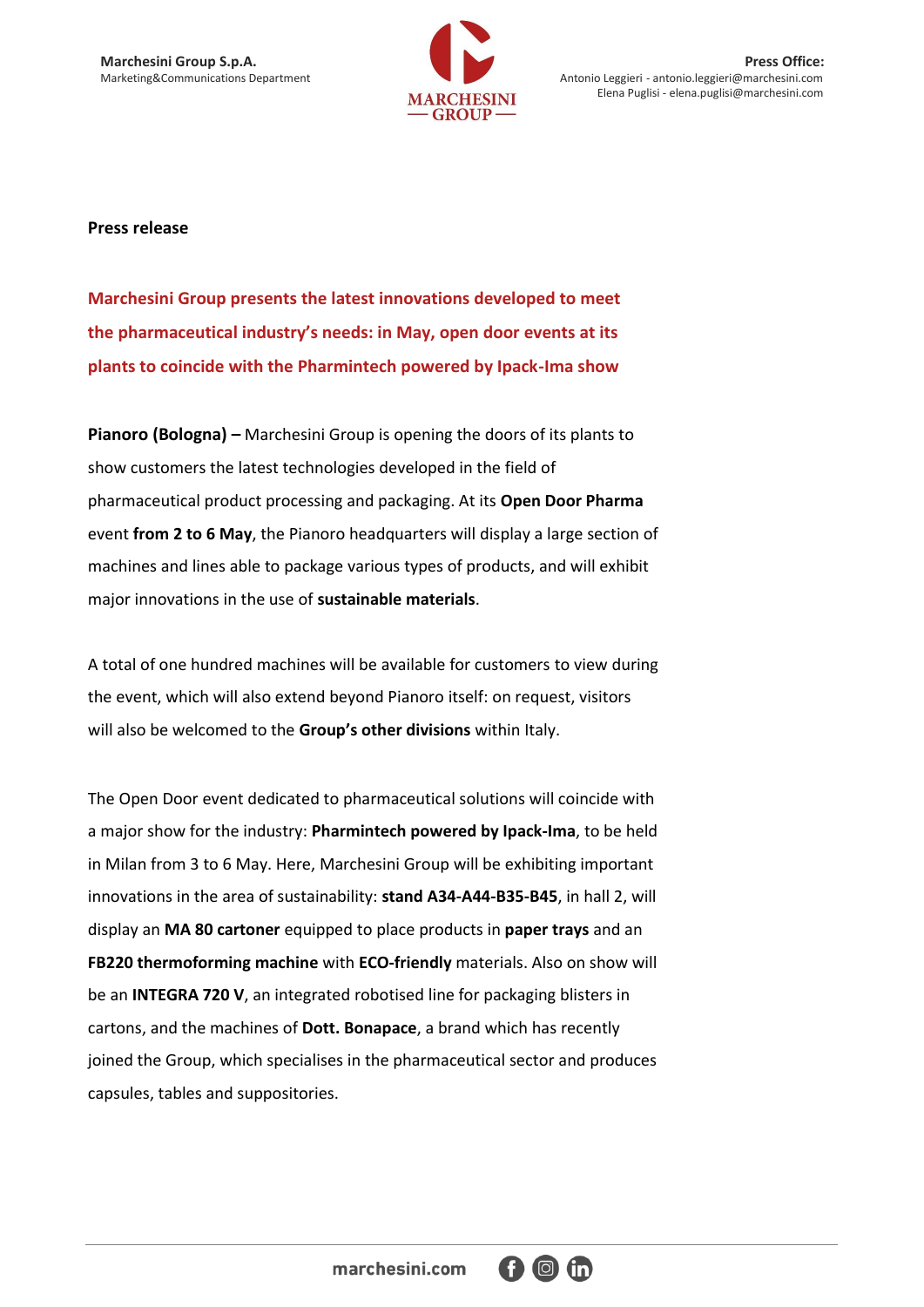

## **Pharma Open Door: a vast range of machines and services for the pharmaceutical industry on display**

On its Pharma Open Door days, the Marchesini Group team will be at visitors' service to show them not only the **latest solutions**, but also future projects and the progress made in **robotics**. In fact, the event will also be attended by the partner **Eyecan**, a start-up originating from a University of Bologna spinoff, with which the Group has recently developed a solution using **Artificial Intelligence**. A demonstration will be provided of how AI can be involved in **robot picking** applications to facilitate the identification and picking of any product within the packaging cycle.

In terms of the development of **new machines and lines**, a large number of innovations will be featured. One of these is the **COMPACT 24**, a monobloc machine for filling and capping bottles for tablets, capsules or pills, which has been further renewed in the last few months in view of the market's strong interest in this solution.

The machine, constructed by the **Tonazzi-Vasquali division**, has a distinctive innovative **magnetic transport** system enabling totally independent handling of every single bottle, thanks both to new **rotary twin flaps** which facilitate the product's passage into the bottle, and, above all, the new **VALIDA technology**, developed in close cooperation with the partner **Sea Vision**. This system of extremely high quality cameras collects the individual product, totally inspects it (weight, shape, size and colour) and **rejects products on a one-by-one basis**, thanks to extremely close interaction with the machine's PC system.

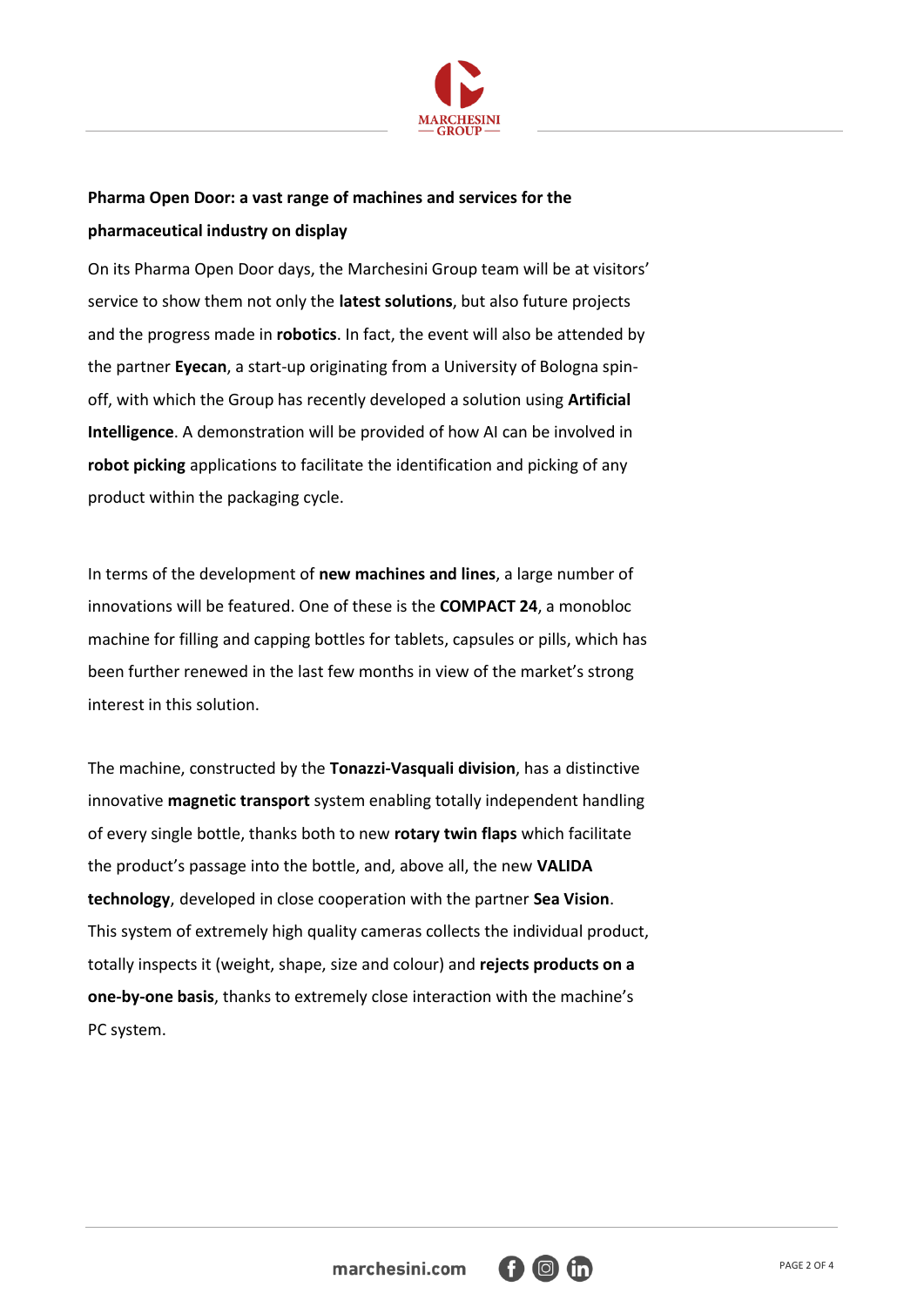

Other innovations will include a line for packaging products in stickpacks, comprising a **Schmucker MT1300** 12-lane **stick** packaging machine, a stacking and counting system and an MA80 cartoner. Specifically, this line is designed to process PP-based packaging materials (with and without PE) such as **100% recyclable** plastic monomaterials like OPP or BOPP with a metallised intermediate layer.

As well as this solution, visitors will be able to view another line consisting of a **CMP Phar.ma** machine able to inspect up to 400 vials per minute, an **RL-F800** extremely high-speed labelling machine with a rotary star wheel infeed system and rotary roller conveyor - designed by the Neri division - and, to conclude, a **TM3** machine for bundling vials in trays, with counter function and SEA Vision camera for optical inspection of tray contents.

The Open Door even will also feature **liquid filling solutions**, including an **ML636** monobloc comprising a vial cleaning station and a filling and capping machine for **drinkable products** (multivitamins, lactic acid bacteria, etc.), with **extremely high speed** production and an electronic dosage system with mass flow measuring. Visitors will also be able to view an extremely versatile **ML642** alternating motion filling and capping machine suitable for various types of products, including syrups, spray solutions, injectables (e.g. for veterinary use) or diagnostic products, as well as an **OPTO150** monobloc for packaging all the main types of **ophthalmic products** on the market, able to combine various functions including a vial cleaning unit, dosing, 100% weight checking, nitrogen injection and capping.